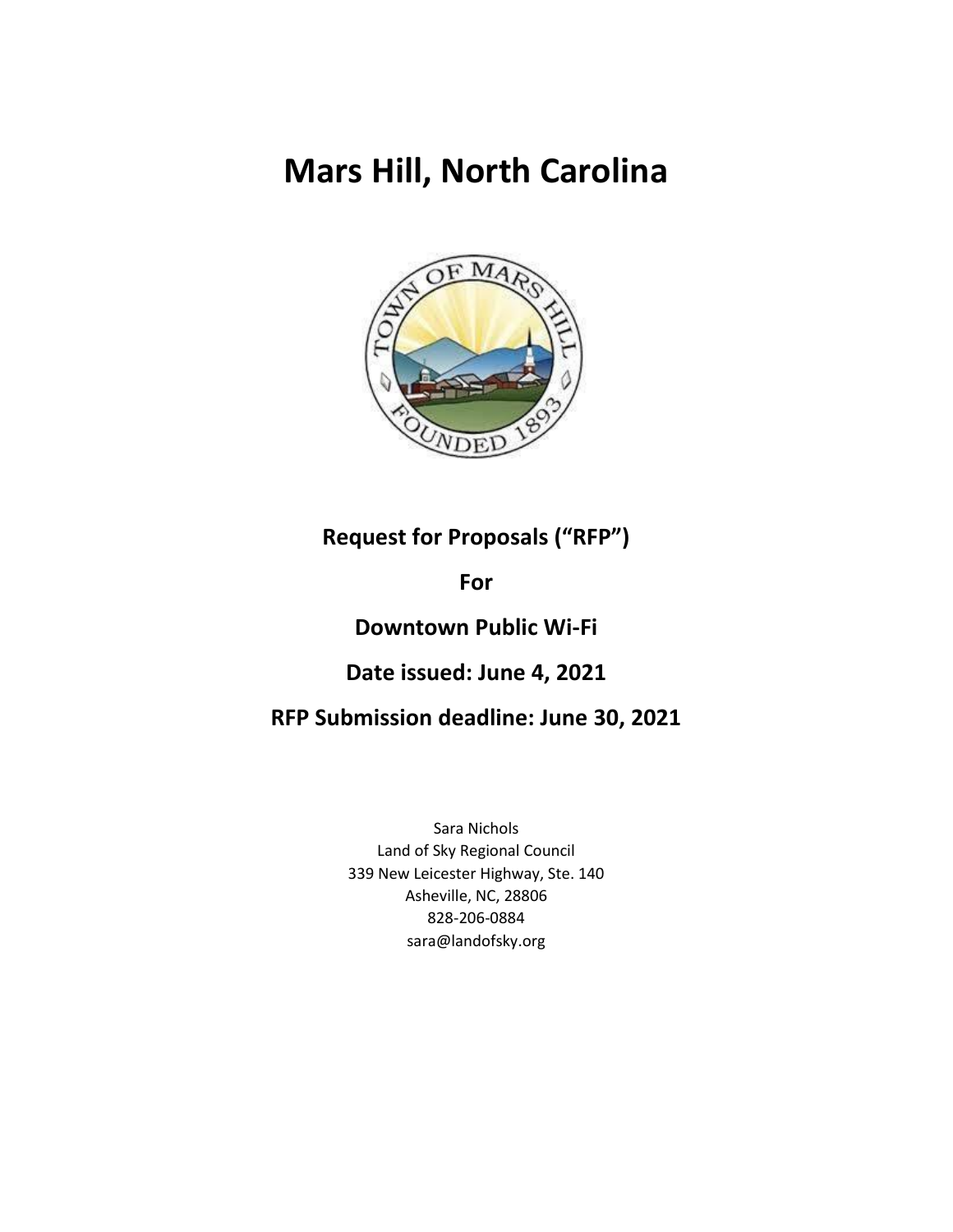#### **REQUEST FOR PROPOSALS**

SUBJECT: Installation, administration and upkeep of public Wi-Fi serving downtown Mars Hill, North Carolina.

INQUIRIES: All inquiries or questions must be directed to **Sara Nichols** as detailed in this document.

Questions regarding the RFP must be received at the following address no later than 5 p.m. on June 22, 2021. If a determination is made that a clarification or change to the RFP document is required, a written addendum will be posted on the appropriate sections of the websites of the issuers. Respondents are responsible for obtaining all RFP updates.

Responses must be delivered at the following address no later than 5 p.m. on June 30, 2021:

# **Land of Sky Regional Council 339 New Leicester Highway, Ste. 140 Asheville, NC, 28806**

Submit one (1) hard copy and one (1) electronic copy (via email to [sara@landofsky.org\)](mailto:sara@landofsky.org) of your response including any product literature or data.

Submittals must be labeled:

**"RFP for Town of Mars Hill Downtown Public Wi-Fi Project"**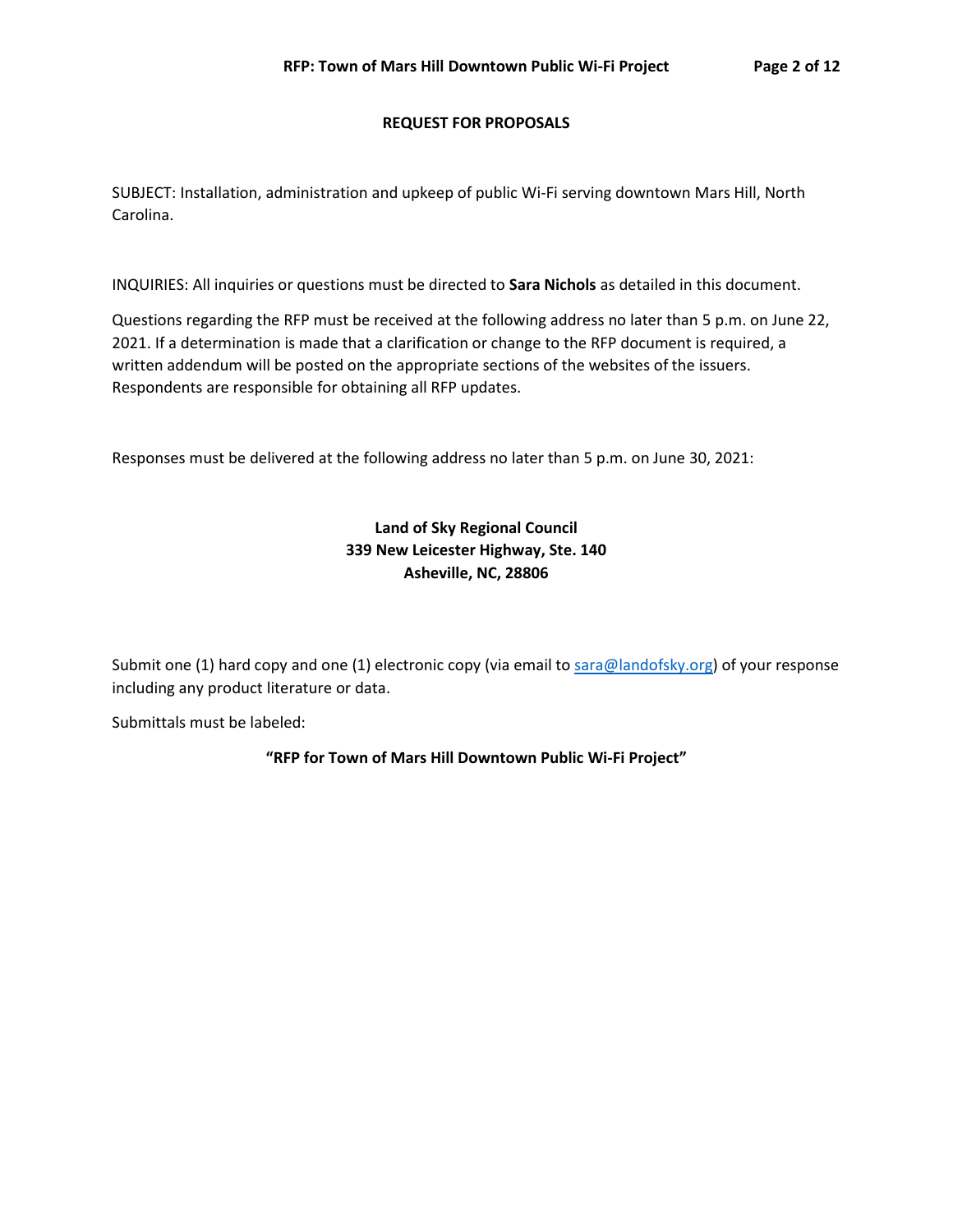# **Table of Contents**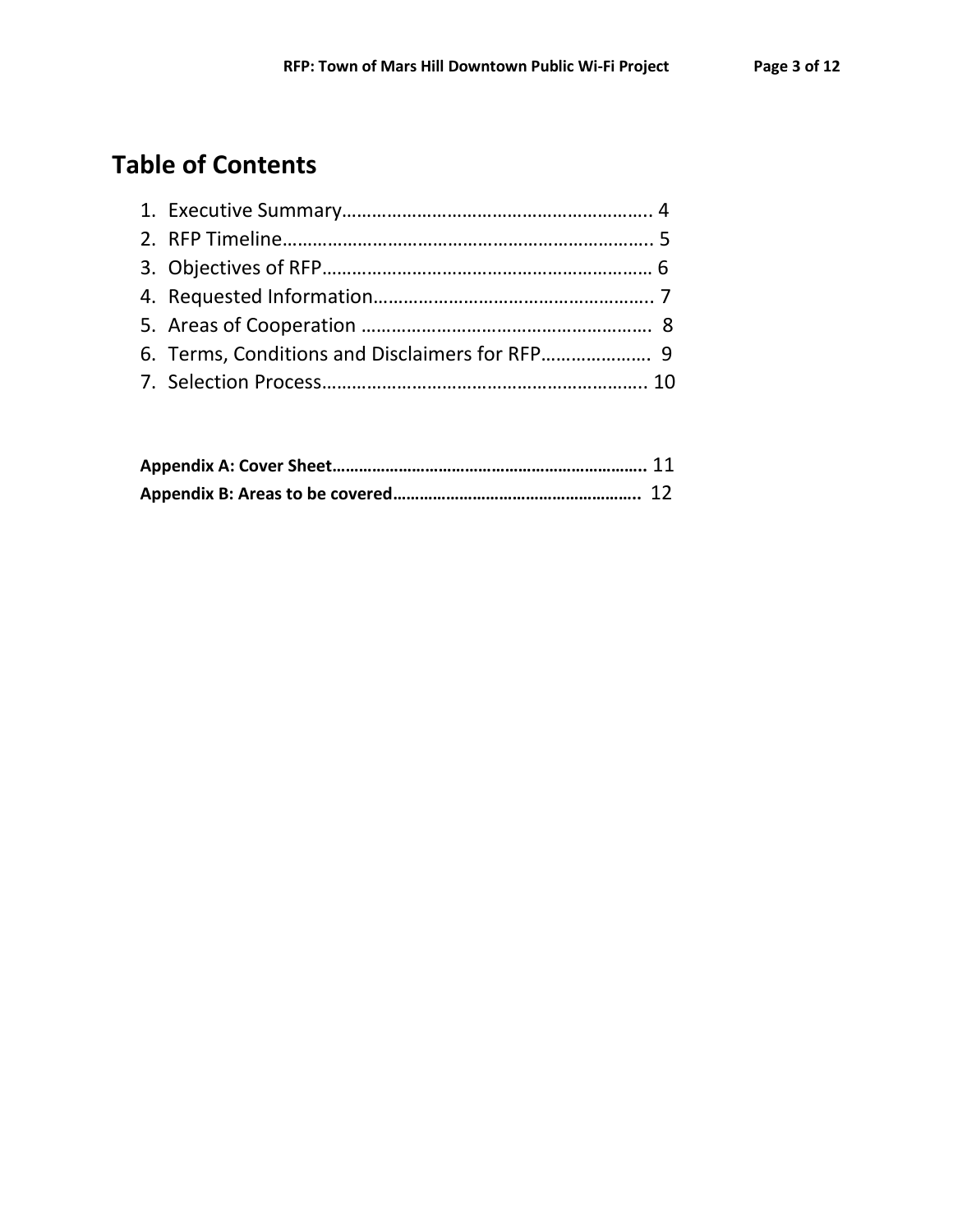# **1. EXECUTIVE SUMMARY**

The Town of Mars Hill, North Carolina, hereinafter referred to as "Town," seeks solutions for creating and operating public Wi-Fi throughout downtown Mars Hill.

The Town has recognized the importance of access to Wi-Fi throughout downtown Mars Hill. The Town requires Wi-Fi coverage in the downtown area as detailed in Appendix "B."

As a part of this RFP, the Town would like to see what other services may be offered, including:

- portals that allow for advertising graphics to be added
- services that prevent access to certain websites
- what types of "steady state" maintenance is available, what monthly maintenance services are provided, and at what rates.
- the ability to adjust Bandwidth for special events will be looked upon favorably.

The Town is also open to proposals where a provider installs a downtown public Wi-Fi system that could be managed on an ongoing basis by Town and Madison County IT personnel.

The Town issues this RFP to gather ideas and interest from providers of WI-FI services to enhance a patron's experience while visiting downtown Mars Hill, which is located in Madison County, North Carolina. This RFP is intended to outline the market opportunity and invite interested providers to submit proposals for new Wi-Fi service delivery in downtown Mars Hill, NC. This process is an extremely important project to Mars Hill and Madison County, and responses are appreciated.

The Town seeks ideas and interest from respondents on how to achieve the objective of WI-FI service from Mars Hill Town Hall throughout downtown. WI-FI can include any type of solution that will allow patrons to seamlessly walk from area to area and always remain connected to the WI-FI network. The solution may consider that additional areas outside of the downtown area will be deployed and may offer commercial broadband services to residents and businesses that may be interested. Interested parties should provide information on how its services can meet the FCC's broadband benchmark speeds of 25 megabits per second (Mbps) for downloads and 3 Mbps for uploads (https://apps.fcc.gov/edocs\_public/attachmatch/DOC-331760A1.pdf) or provide information as to what speeds the patrons will be able to achieve. Higher speed capabilities would be favorable to this project.

**Note**: The Town welcomes responses to this RFP from ALL interested parties. For the purposes of this RFP, the terms "respondents," "providers," and "vendors" refer to entities submitting written responses to this RFP. Funds to pay for these services have been provided through a grant from the Appalachian Regional Commission.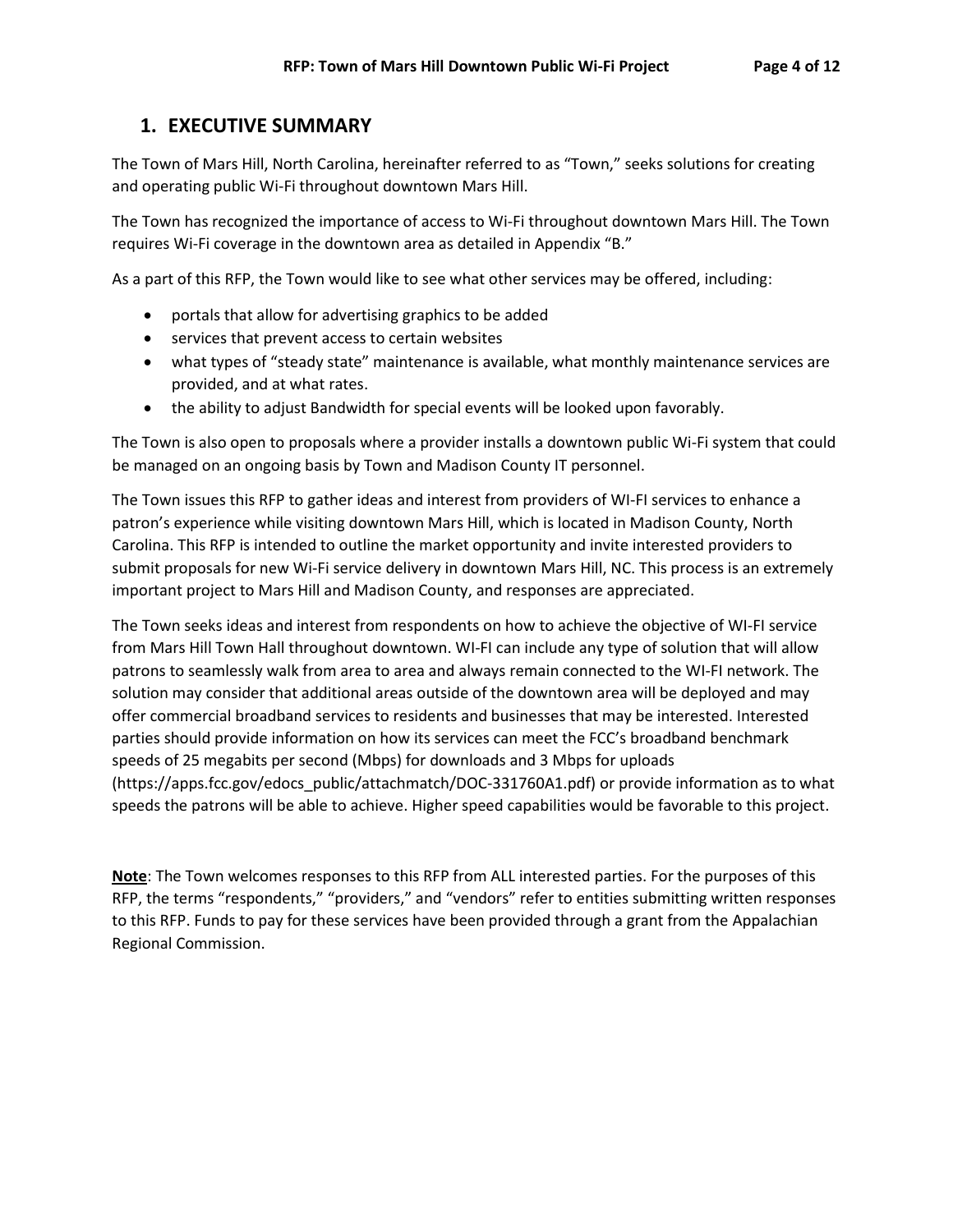# **2. RFP TIMELINE**

#### **A. Important Dates**

| <b>Publish RFP</b>       | Friday, June 4, 2021     |
|--------------------------|--------------------------|
| Deadline for questions   | Tuesday, June 22, 2021   |
| Responses Due by 5 p.m.  | Wednesday, June 30, 2021 |
| Review completed by Town | Friday, July 19, 2021    |

#### **B. Contact for questions and information requests should be directed to**

Sara Nichols / Paul Moon Land of Sky Regional Council 339 New Leicester Highway, Ste. 140 Asheville, NC, 28806 828-206-0884 / 828-230-3399 [sara@landofsky.org](mailto:sara@landofsky.org) / paul@landofsky.org

#### **C. Further process**

An electronic copy of the RFP may be downloaded from Land of Sky Regional Council website <http://www.landofsky.org/> and Town of Mars Hill website<https://townofmarshill.org/>. Access to Town data for the identification of demand and assets is available by request. Any amendment or addendum to this RFP is valid only if issued in writing by the Town of Mars Hill. Any changes in the process or updates to the schedule above will be posted on the websites above.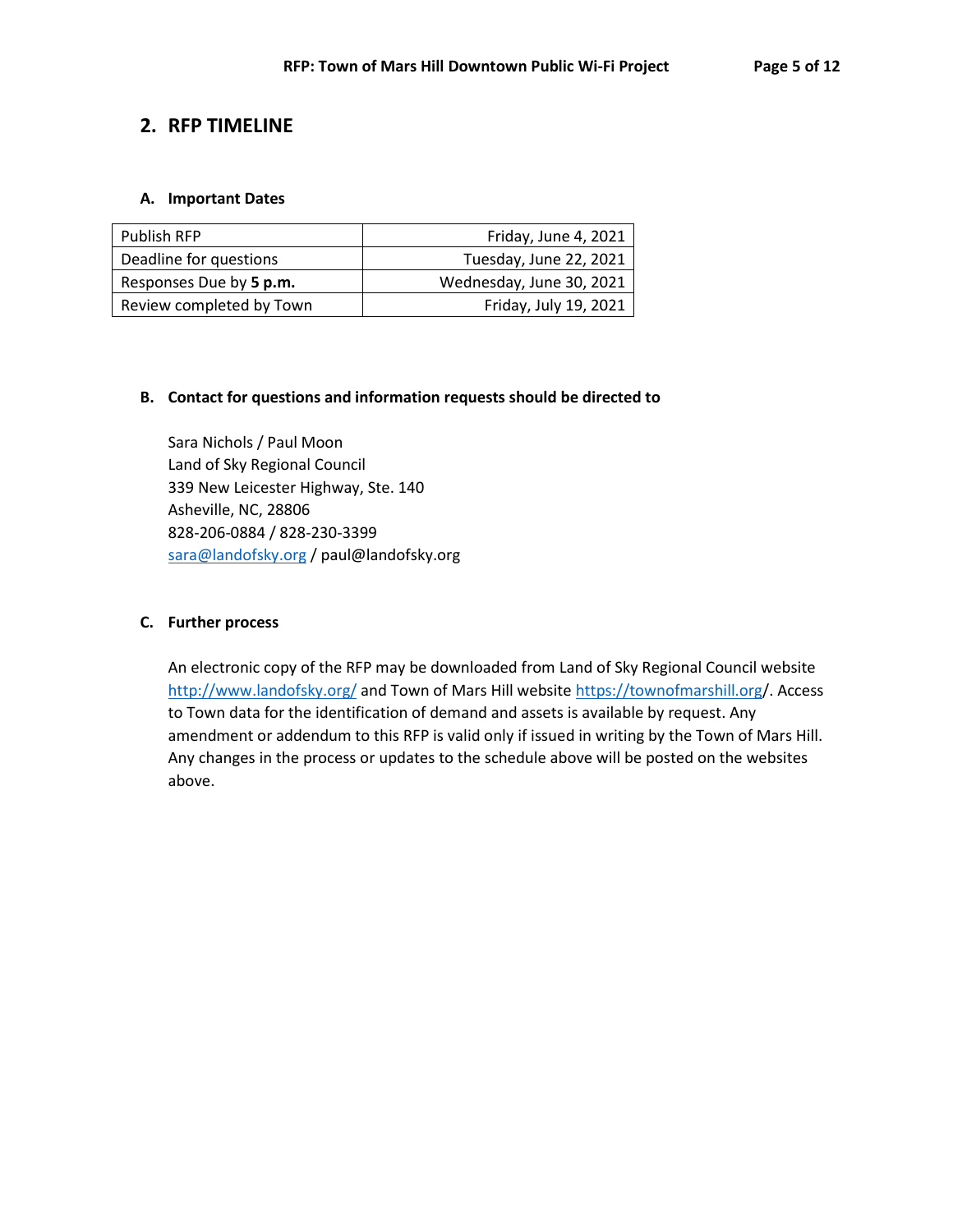# **3. INFORMATION ON THE SITE**

Mars Hill, North Carolina is a wonderful place to live, to work, and to raise a family. We have a strong focus on education, and a rich culture in the arts, with Mars Hill University exemplifying this tradition. We view ourselves as a very hardworking and creative community that cherishes its history, while maintaining a focus on our future. We are a growing town with an up-andcoming feel that is well-positioned for investment, growth, and development.

Mars Hill is a prime location for businesses that are looking to locate, relocate or expand. We offer companies access to a talented and skilled workforce. We also have affordable, flexible, and attractive real estate options. Mars Hill directly connects to Tennessee and the City of Asheville via the beautifully designed Interstate-26 and is within one and half-hours drive to two regional airports. The Town's infrastructure includes water, wastewater, and natural gas connections throughout the city limits.

#### **Downtown Business Data**

| Population                    | 2.746    |
|-------------------------------|----------|
| Median household income       | \$47,125 |
| Number of Downtown Businesses | 14       |

These factors contribute to the Town's interest in a WIFI solution that will serve patrons at the throughout downtown Mars Hill.

The Town is interested the following features:

- 1. Bandwidth increases that may be needed for special events.
- 2. Data collection on the users that may be utilizing the system.
- 3. Limits on access.

The Town is relying on the private sector in this effort, and is seeking Wi-Fi service providers to serve the downtown areas as described in Appendix "B." The Town believes that increased deployment of downtown Wi-Fi services is the key to fostering innovation by providing a resource that most patrons will use and sustain to stimulate economic growth. Respondents to this RFP should provide options or recommendations to provide service to the Town of Mars Hill as described in this document.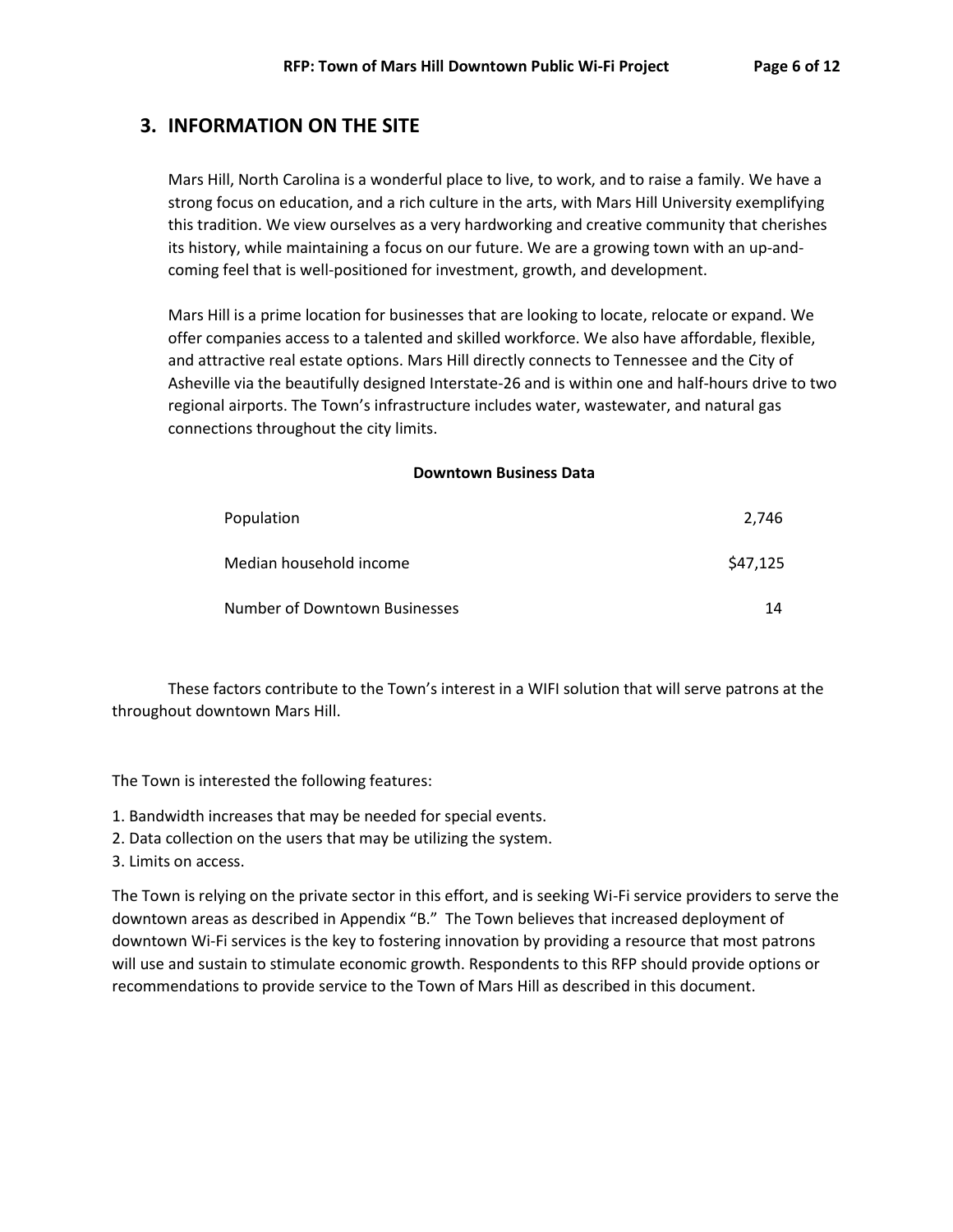### **4. REQUESTED INFORMATION**

### **4.1. Cover Sheet (Attachment A for Respondents)**

4.1.1. Provide the full legal name of the Provider and the type of entity.

4.1.2. The cover sheet must be signed by an owner, corporate officer, or agent authorized by the Provider.

4.1.3. The names of all principals of the Provider must be disclosed on the cover sheet; specifically, all persons who have an equity interest in the Provider organization and/or hold a senior leadership position in the Provider organization.

### **4.2. Previous Experience**

4.2.1. Identify previous experience in providing WIFI internet services and broadband content in other markets.

4.2.2. Identify customer segments served.

4.2.3. Provide services and content offered, including pricing and contract terms.

4.2.4. Provide customer service capabilities and technical support practices, including service standards.

4.2.5. Identify three references (names and contact information) who are familiar with your previous experience as a service provider.

### **4.3. Preliminary proposal for Wi-Fi service and portal deployment**

4.3.1. Provide a detailed description of Internet service and broadband content you would propose to offer in the downtown Mars Hill, NC market, with details on how you may want to expand this service to address local Broadband needs.

4.3.2. What areas would you serve?

4.3.3. What services and content would you offer to provide a portal environment for advertising and message delivery, in addition to free Wi-Fi?

4.3.4. What Customer Service and Technical Support would you offer?

4.3.5. How and where would you staff this?

4.3.6. What service standards would you provide?

4.3.7 If submitting a proposal that allows Town/County staff to manage and oversee the downtown public Wi-Fi network on an ongoing basis, what training with the system would be necessary?

**4.4. Other information, advice, or counsel you would offer to the Town of Mars Hill with respect to this project**.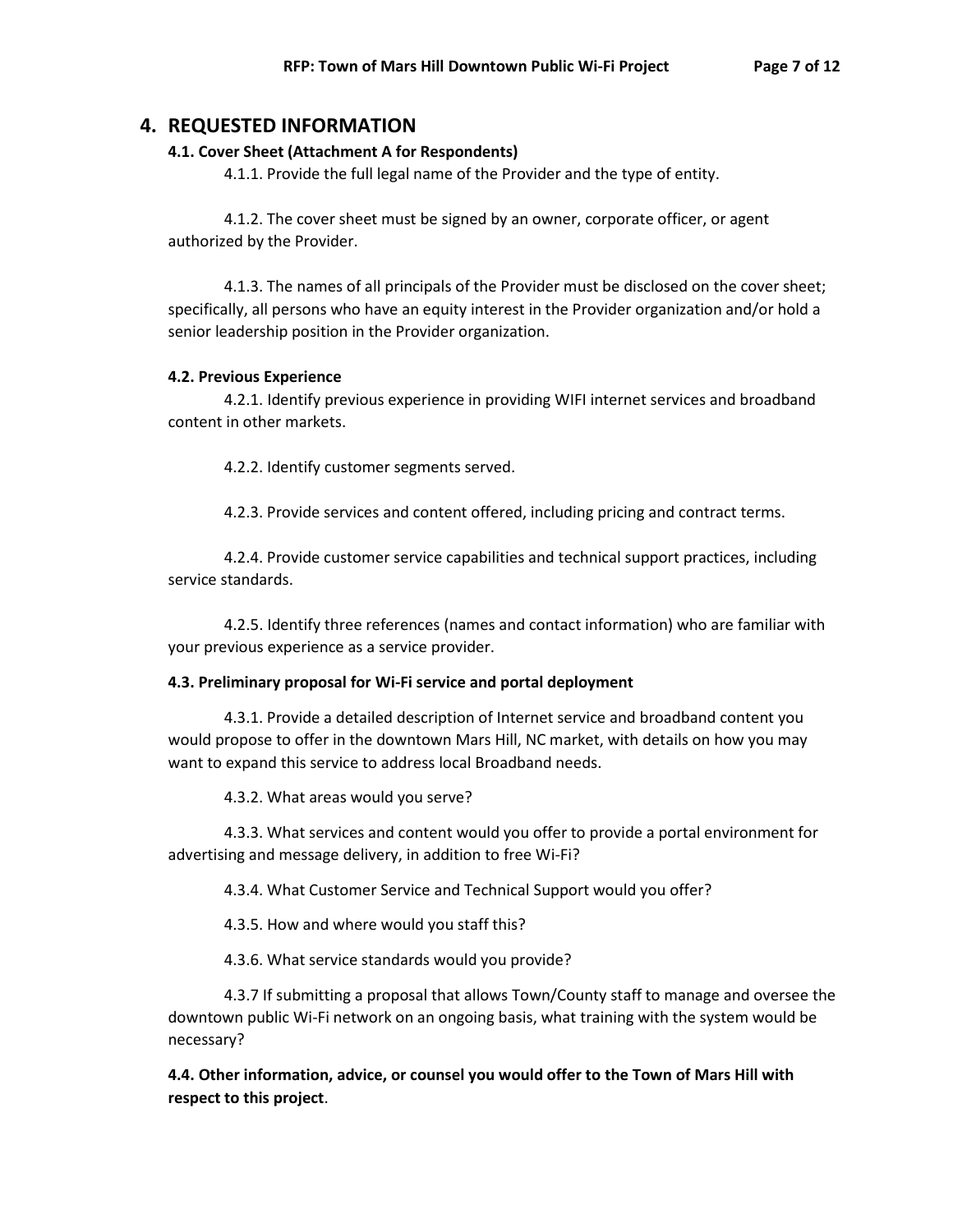**4.5. Please explain what types of support and cooperation you would be seeking from the Town to implement this project. (See Section 5. Areas of Cooperation.)**

# **5. AREAS OF COOPERATION**

To the extent not covered previously, this section highlights ways that the Town could cooperate with respondents to improve the business case for proposed solutions. We encourage respondents to be creative and suggest other types of partnerships or business opportunities of interest. Specifically, this section could include:

**1. Resources and facilities:** Explanation of need for access to town assets and resources. Respondents should also address the relative importance and impact of variations in terms of more flexibility with respect to accessing the following types of community assets, facilities, and policies:

- a. Pole Attachments
- b. Utility conduits
- c. Dark fiber
- d. Backhaul or ISP partnerships involving local, statewide or regional fiber assets
- e. Public rights of way
- f. Undergrounding policies
- g. Other community assets, facilities (including radio towers) or policies not specifically mentioned above.

**2. Regulatory environment:** Description of any rules or regulations at the federal, state or local level that could impact the feasibility or underlying economics associated with the proposed solutions. Responses should also include an explanation of any forms of proposed regulatory relief, including streamlined permitting, which could improve the economic case for the business models or network solutions proposed or for other network solutions that respondents considered but dismissed due to existing regulations and their effect on economic viability of such proposal.

**3. Contracting issues**: Explanation of any material considerations or expectations that respondents have with respect to any of the following issues likely to be negotiated.

- a. Intellectual property
- b. Insurance
- c. Indemnities
- d. Warranties
- e. Dispute resolution
- f. Problems with current providers if any.
- g. Other contracting issues not specifically listed above.

**4. Other partnership or revenue opportunities:** Discussion of any other types of partnerships or working relationships between respondents and supporters which could improve the business case for respondents to partner with one or more supporters.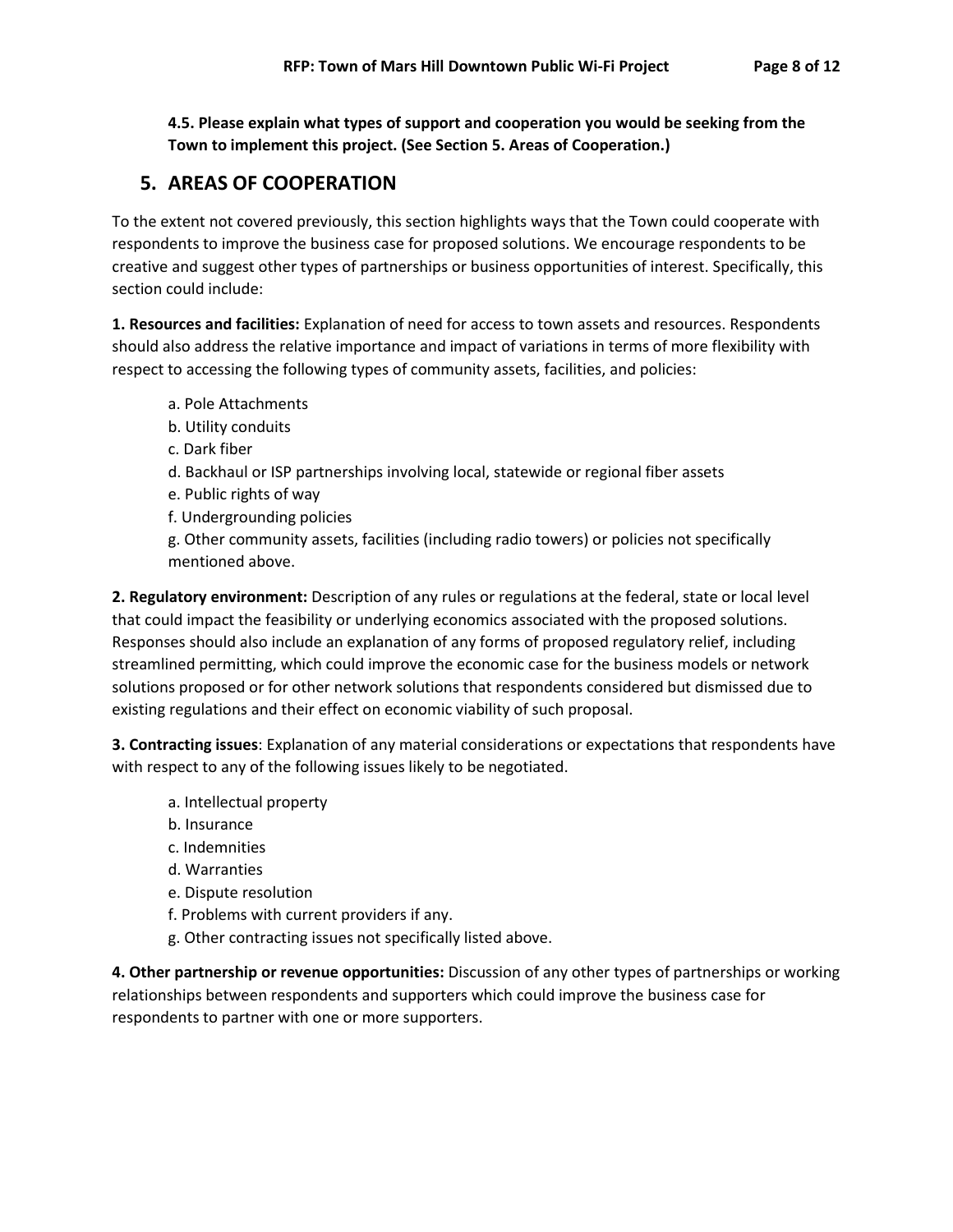# **6. TERMS, CONDITIONS AND DISCLAIMERS FOR RFP**

Responses to this RFP become the exclusive property of the Town of Mars Hill, NC. All documents submitted in response to this RFP may be regarded as public records and may be subject to disclosure. No material submitted in response to this RFP will be returned. Respondents are solely responsible for all expenses associated with responding to this RFP.

### A. Confidentiality

All submissions are subject to North Carolina Public Records Law. To the extent that respondents desire to submit proprietary information to the Town of Mars Hill represents that it will use all reasonable efforts to claim available exemptions under the North Carolina Public Records Law (NCPL), and will notify the affected respondent if an NCPL request is received in connection with that proprietary information. The respondent will be given an opportunity to seek court action to prevent release of information. All materials that the respondent believes are proprietary MUST be labeled "CONFIDENTIAL." The Town cannot guarantee that its efforts to claim available exemptions will be successful and the Town may be required to disclose the respondent's information, even that which is labeled proprietary, privileged and/or confidential.

#### B. Incurred Costs

The Town will not be liable in any way for any costs incurred by respondents in replying to this RFP, including, but not limited to, costs associated with preparing the response or participating in any site visits, demonstrations, conferences, or oral presentations.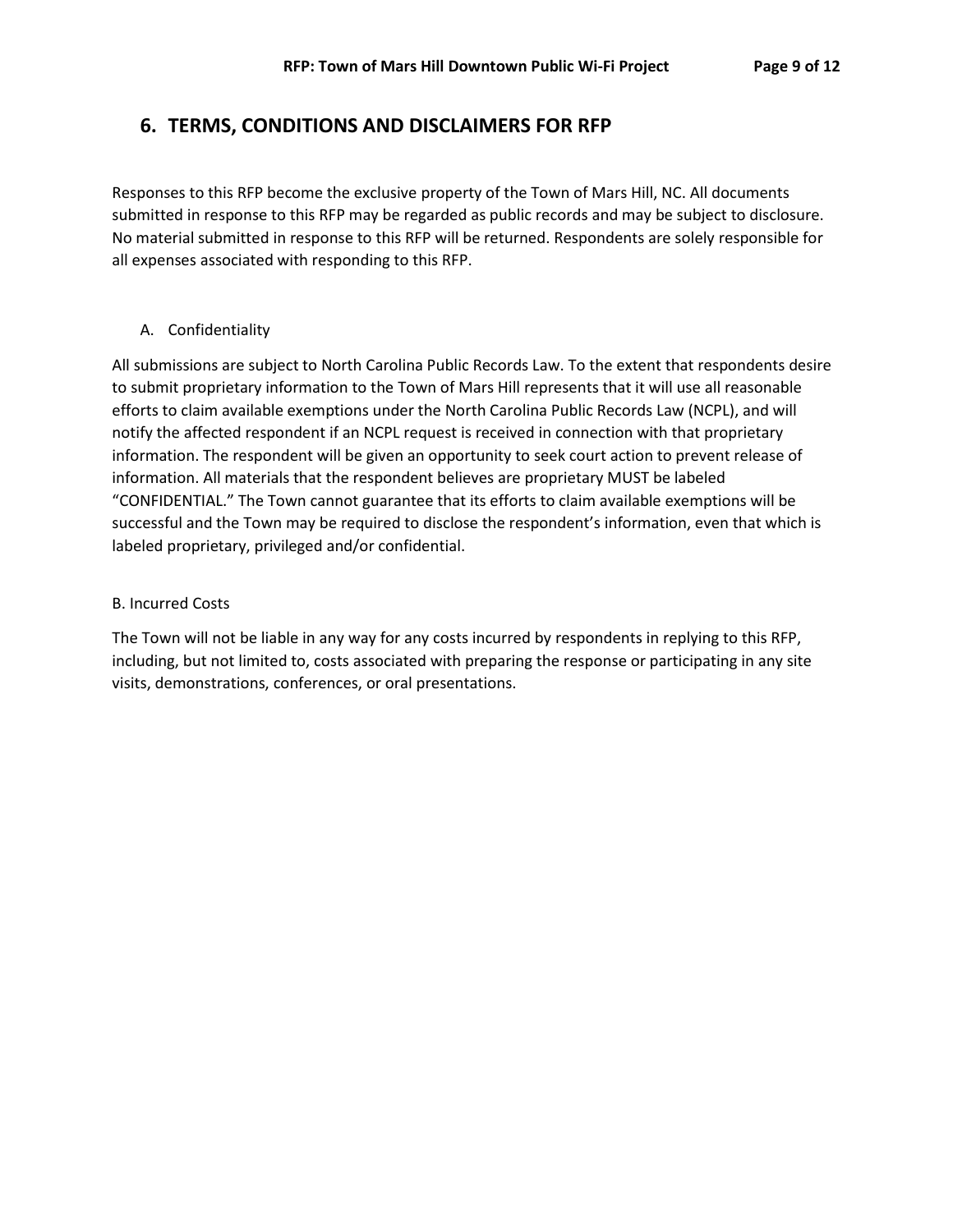# **7. SELECTION PROCESS**

A Committee Selected by Town Authorities will review the Proposals and select firms to be interviewed, if needed. Committee members will be present for any interviews. Interviews, if required, are scheduled to take place during the week of July 5, 2021. The Committee will review and approve the Contract for Services and contact the selected firm by July 19, 2021. The Provider will begin work following the signing of the Contract and filing of appropriate paperwork. Ability to get services up quickly and effectively will be favorable.

Primary consideration will be given to the general appropriateness of the proposal for the project, the technical competence and creative ability of the consultants (as described in the proposal) and the firm's willingness to work closely with Town Staff. The Town reserves the right to reject all proposals that are inappropriate or inadequate.

#### **Timeline for acceptance:**

| Responses Due by 5 p.m.          | Wednesday, June 30, 2021 |
|----------------------------------|--------------------------|
| <b>Selection Committee</b>       |                          |
| Recommendation                   | Friday, July 19, 2021    |
| <b>Contract Negotiation with</b> |                          |
| Successful Proposer              | To Be Determined         |
| Approval/Notice to Proceed       | To Be Determined         |
| <b>Equipment Installed</b>       | To Be Determined         |
| Service Available to Downtown    | To Be Determined         |
| <b>Project Closeout</b>          | To Be Determined         |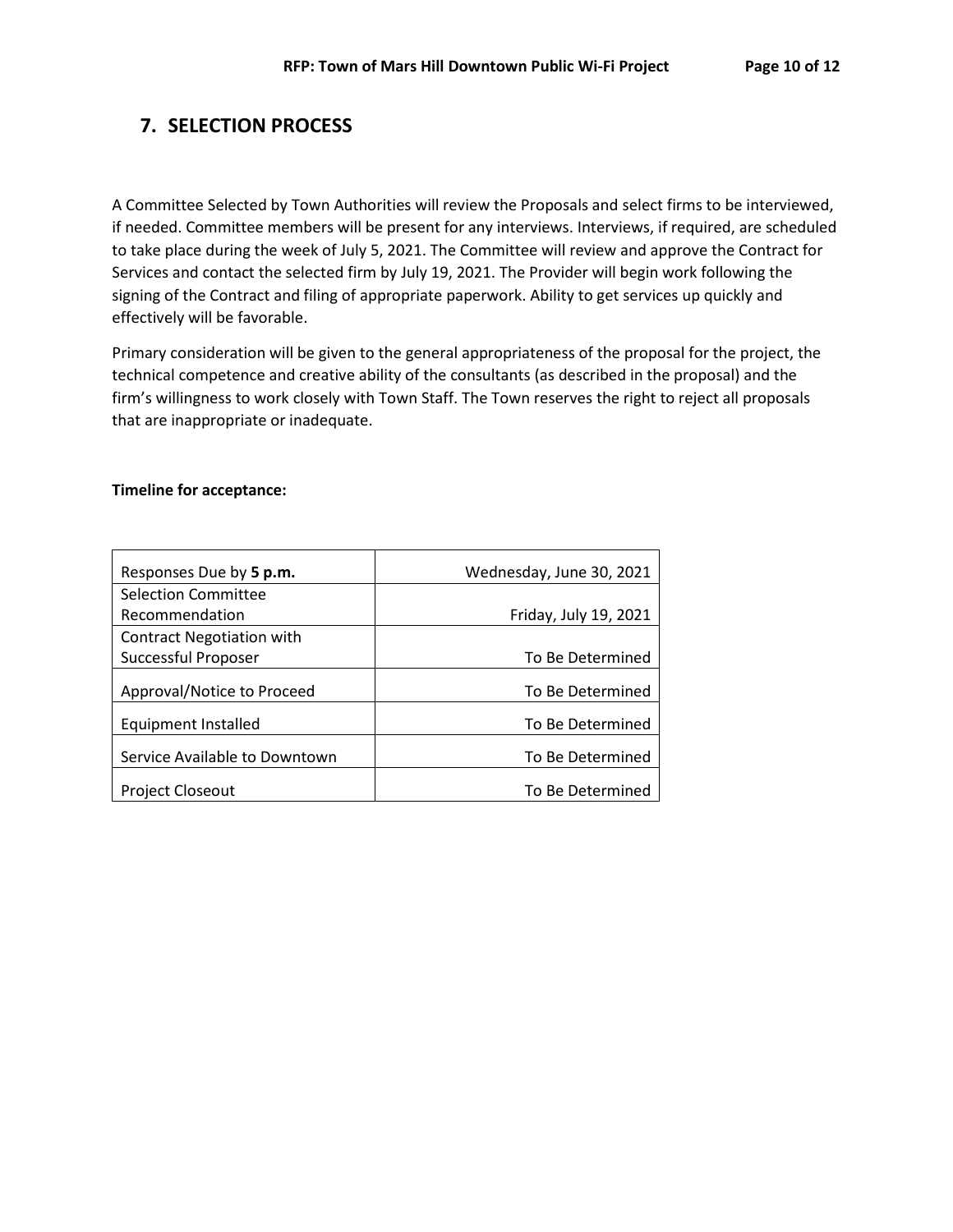# **Appendix A – Cover Sheet**

| Name of Person, Business or Organization            |  |
|-----------------------------------------------------|--|
| Type of Entity (e.g. Sole Proprietorship,           |  |
| Partnership, Corp., Nonprofit, Public Agency, etc.) |  |
| <b>Federal Tax ID number</b>                        |  |
| <b>Contact Person - Name</b>                        |  |
| <b>Contact Person - Address</b>                     |  |
| Contact Person - Phone number(s)                    |  |
| <b>Contact Person - email address</b>               |  |

By signing this *Cover Sheet* I hereby attest: that I have read and understood all the terms listed in the RFP and I have read and understood all terms listed in this request.

Signature of Authorized Representative

\_\_\_\_\_\_\_\_\_\_\_\_\_\_\_\_\_\_\_\_\_\_\_\_\_\_\_\_\_\_\_\_\_\_\_\_\_\_\_\_\_\_\_\_\_\_